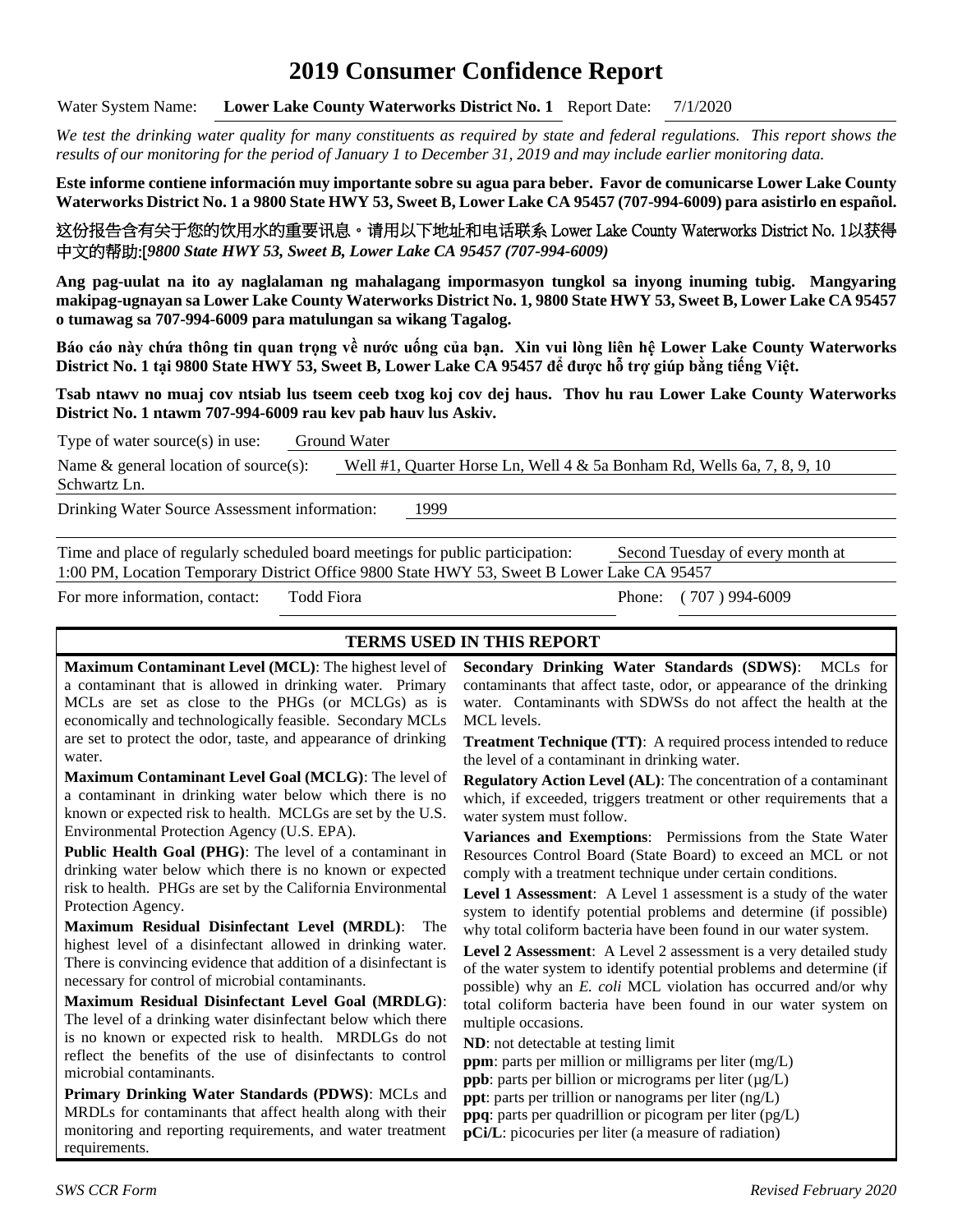**The sources of drinking water** (both tap water and bottled water) include rivers, lakes, streams, ponds, reservoirs, springs, and wells. As water travels over the surface of the land or through the ground, it dissolves naturally-occurring minerals and, in some cases, radioactive material, and can pick up substances resulting from the presence of animals or from human activity.

#### **Contaminants that may be present in source water include:**

- *Microbial contaminants*, such as viruses and bacteria, that may come from sewage treatment plants, septic systems, agricultural livestock operations, and wildlife.
- *Inorganic contaminants*, such as salts and metals, that can be naturally-occurring or result from urban stormwater runoff, industrial or domestic wastewater discharges, oil and gas production, mining, or farming.
- *Pesticides and herbicides*, that may come from a variety of sources such as agriculture, urban stormwater runoff, and residential uses.
- *Organic chemical contaminants*, including synthetic and volatile organic chemicals, that are byproducts of industrial processes and petroleum production, and can also come from gas stations, urban stormwater runoff, agricultural application, and septic systems.
- *Radioactive contaminants*, that can be naturally-occurring or be the result of oil and gas production and mining activities.

**In order to ensure that tap water is safe to drink**, the U.S. EPA and the State Board prescribe regulations that limit the amount of certain contaminants in water provided by public water systems. The U.S. Food and Drug Administration regulations and California law also establish limits for contaminants in bottled water that provide the same protection for public health.

**Tables 1, 2, 3, 4, 5, and 6 list all of the drinking water contaminants that were detected during the most recent sampling for the constituent**. The presence of these contaminants in the water does not necessarily indicate that the water poses a health risk. The State Board allows us to monitor for certain contaminants less than once per year because the concentrations of these contaminants do not change frequently. Some of the data, though representative of the water quality, are more than one year old. Any violation of an AL, MCL, MRDL, or TT is asterisked. Additional information regarding the violation is provided later in this report.

| TABLE 1 - SAMPLING RESULTS SHOWING THE DETECTION OF COLIFORM BACTERIA                                                                                                                                                                                       |                                            |  |                                              |                                                                   |                                                                                                                                                  |     |            |                                                                     |                                                                                                                                           |
|-------------------------------------------------------------------------------------------------------------------------------------------------------------------------------------------------------------------------------------------------------------|--------------------------------------------|--|----------------------------------------------|-------------------------------------------------------------------|--------------------------------------------------------------------------------------------------------------------------------------------------|-----|------------|---------------------------------------------------------------------|-------------------------------------------------------------------------------------------------------------------------------------------|
| Microbiological<br><b>Contaminants</b><br>(complete if bacteria detected)                                                                                                                                                                                   | <b>Highest No. of</b><br><b>Detections</b> |  | No. of Months<br>in Violation                |                                                                   | <b>MCL</b>                                                                                                                                       |     |            | <b>MCLG</b>                                                         | <b>Typical Source of</b><br><b>Bacteria</b>                                                                                               |
| Total Coliform Bacteria<br>(state Total Coliform Rule)                                                                                                                                                                                                      | (In a month)                               |  | $\Omega$                                     |                                                                   | 1 positive monthly sample                                                                                                                        |     |            | $\Omega$                                                            | Naturally present in the<br>environment                                                                                                   |
| Fecal Coliform or E. coli<br>(state Total Coliform Rule)                                                                                                                                                                                                    | (In the year)                              |  | $\Omega$                                     |                                                                   | A routine sample and a repeat<br>sample are total coliform positive,<br>and one of these is also fecal<br>coliform or $E$ , <i>coli</i> positive |     | $\Omega$   | Human and animal fecal<br>waste                                     |                                                                                                                                           |
| E. coli<br>(federal Revised Total<br>Coliform Rule)                                                                                                                                                                                                         | (In the year)                              |  |                                              | $\Omega$                                                          |                                                                                                                                                  | (a) |            | $\Omega$                                                            | Human and animal fecal<br>waste                                                                                                           |
| (a) Routine and repeat samples are total coliform-positive and either is E. coli-positive or system fails to take repeat samples following E. coli-positive routine sample<br>or system fails to analyze total coliform-positive repeat sample for E. coli. |                                            |  |                                              |                                                                   |                                                                                                                                                  |     |            |                                                                     |                                                                                                                                           |
|                                                                                                                                                                                                                                                             |                                            |  |                                              |                                                                   |                                                                                                                                                  |     |            | TABLE 2 - SAMPLING RESULTS SHOWING THE DETECTION OF LEAD AND COPPER |                                                                                                                                           |
| <b>Lead and Copper</b><br>(complete if lead or copper<br>detected in the last sample set)                                                                                                                                                                   | <b>Sample</b><br><b>Date</b>               |  | No. of<br><b>Samples</b><br><b>Collected</b> | 90 <sup>th</sup><br><b>Percentile</b><br>Level<br><b>Detected</b> | <b>No. Sites</b><br><b>Exceeding</b><br>AL                                                                                                       | AL  | <b>PHG</b> | <b>No. of Schools</b><br><b>Requesting</b><br><b>Lead Sampling</b>  | <b>Typical Source of</b><br>Contaminant                                                                                                   |
| Lead (ppb)                                                                                                                                                                                                                                                  | 2018                                       |  | 10                                           | 0.00                                                              | $\Omega$                                                                                                                                         | 15  | 0.2        | 3                                                                   | Internal corrosion of<br>household water plumbing<br>systems; discharges from<br>industrial manufacturers;<br>erosion of natural deposits |
| Copper (ppm)                                                                                                                                                                                                                                                | 2018                                       |  | 10                                           | $\cdot$ 7                                                         | $\Omega$                                                                                                                                         | 1.3 | 0.3        | Not applicable                                                      | Internal corrosion of<br>household plumbing<br>systems; erosion of natural<br>deposits; leaching from<br>wood preservatives               |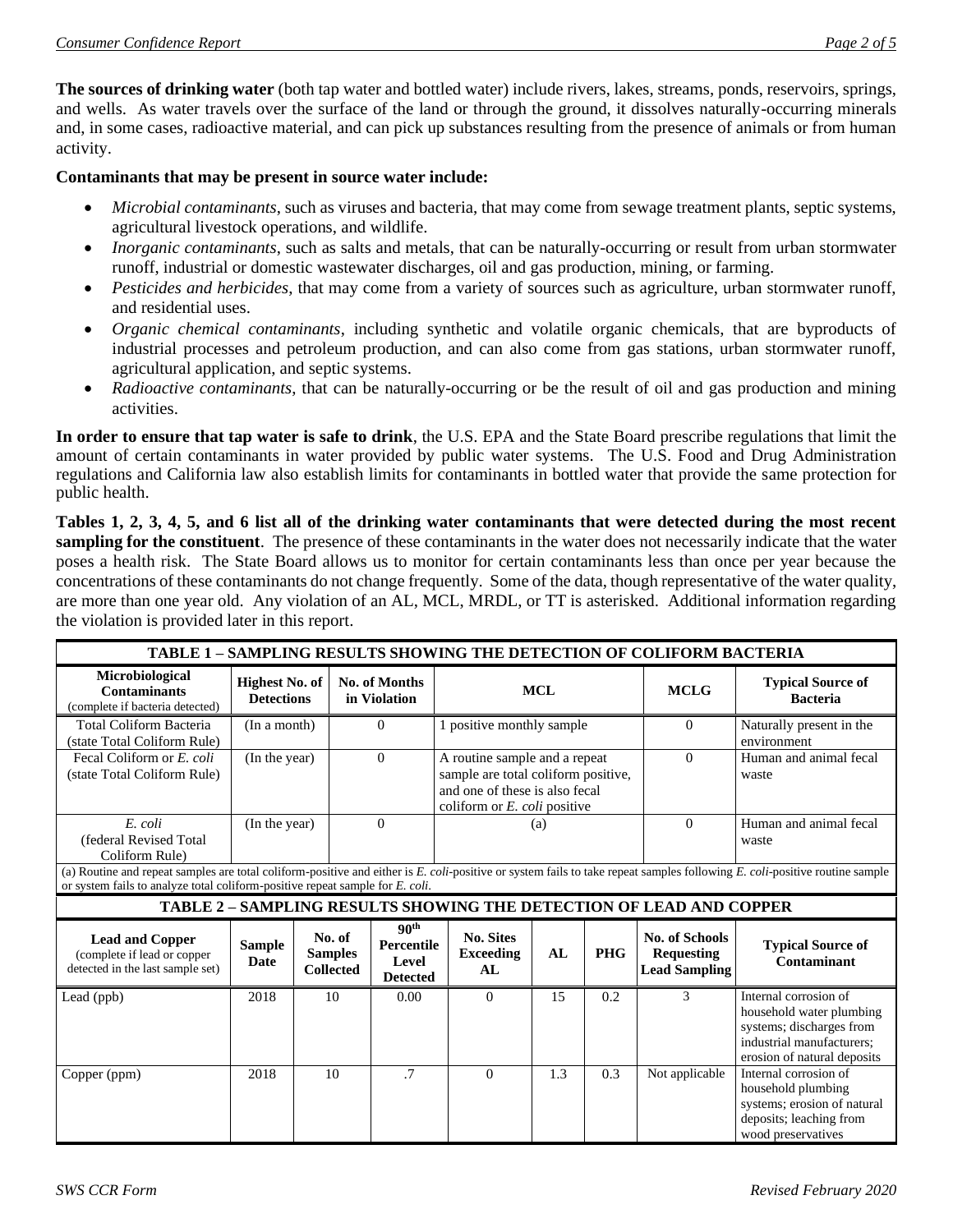| <b>TABLE 3 - SAMPLING RESULTS FOR SODIUM AND HARDNESS</b> |                              |                          |                                      |                      |                                 |                                                                                                                                    |  |  |  |
|-----------------------------------------------------------|------------------------------|--------------------------|--------------------------------------|----------------------|---------------------------------|------------------------------------------------------------------------------------------------------------------------------------|--|--|--|
| <b>Chemical or Constituent</b><br>(and reporting units)   | <b>Sample</b><br>Date        | Level<br><b>Detected</b> | <b>Range of</b><br><b>Detections</b> | MCL                  | <b>PHG</b><br>(MCLG)            | <b>Typical Source of Contaminant</b>                                                                                               |  |  |  |
| Sodium (ppm)                                              | 2017-2019                    | 41.1                     | $20 - 120$                           | None                 | None                            | Salt present in the water and is<br>generally naturally occurring                                                                  |  |  |  |
| Hardness (ppm)                                            | 2017-2019                    | 299.16                   | $141 - 417$                          | None                 | None                            | Sum of polyvalent cations present in<br>the water, generally magnesium and<br>calcium, and are usually naturally<br>occurring      |  |  |  |
|                                                           |                              |                          |                                      |                      |                                 | TABLE 4 - DETECTION OF CONTAMINANTS WITH A PRIMARY DRINKING WATER STANDARD                                                         |  |  |  |
| <b>Chemical or Constituent</b><br>(and reporting units)   | <b>Sample</b><br><b>Date</b> | Level<br><b>Detected</b> | <b>Range of</b><br><b>Detections</b> | <b>MCL</b><br>[MRDL] | <b>PHG</b><br>(MCLG)<br>[MRDLG] | <b>Typical Source of Contaminant</b>                                                                                               |  |  |  |
| Arsenic (ug/l)                                            | 2017-2019                    | 3.79                     | $0 - 10.47$                          | 10                   | 0.004                           | Erosion of natural deposits;<br>runoff from orchards; glass and<br>electronics production wastes                                   |  |  |  |
| Nitrate (mg/l)                                            | 2017-2019                    | 1.06                     | $0 - 6.36$                           | 45                   | 45                              | Runoff and leaching from<br>fertilizer use; leaching from<br>septic tanks and sewage; erosion<br>of natural deposits               |  |  |  |
| Barium (ug/l)                                             | 2017-2019                    | 191.66                   | $0 - 310$                            | 1000                 | 2000                            | Discharge of oil drilling wastes<br>and from metal refineries;<br>erosion of natural deposits                                      |  |  |  |
| Fluoride (mg/l)                                           | 2017-2019                    | .35                      | $.15 - .47$                          | $\overline{c}$       | 1                               | Erosion of natural deposits;<br>water additive which promotes<br>strong teeth; discharge from<br>fertilizer and aluminum factories |  |  |  |
|                                                           |                              |                          |                                      |                      |                                 | TABLE 5 - DETECTION OF CONTAMINANTS WITH A SECONDARY DRINKING WATER STANDARD                                                       |  |  |  |
| <b>Chemical or Constituent</b><br>(and reporting units)   | <b>Sample</b><br><b>Date</b> | <b>Level Detected</b>    | <b>Range of</b><br><b>Detections</b> | <b>SMCL</b>          | <b>PHG</b><br>(MCLG)            | <b>Typical Source of Contaminant</b>                                                                                               |  |  |  |
| Specific Conductance<br>$(umbo/cm+)$                      | 2017-2019                    | 720                      | $510 - 850$                          | 1600                 | $\theta$                        | Substances that form ions when<br>in water; seawater influence                                                                     |  |  |  |
| Iron $(ug/l)$                                             | 2017-2019                    | 371.6                    | $0 - 570$                            | 300                  | $\overline{0}$                  | Leaching from natural deposits;                                                                                                    |  |  |  |
| Manganese (ug/l)                                          | 2017-2019                    | 97.16                    | $0 - 200$                            |                      |                                 | industrial wastes                                                                                                                  |  |  |  |
| TDS (mg/l)                                                |                              |                          |                                      | 50                   | $\overline{0}$                  | Leaching from natural deposits                                                                                                     |  |  |  |
|                                                           | 2017-2019                    | 445                      | $350 - 510$                          | 1000                 | $\boldsymbol{0}$                | Runoff/leaching from natural<br>deposits                                                                                           |  |  |  |
| pH (Standard Units)                                       | 2017-2019                    | 7.28                     | $6.58 - 7.75$                        | n/a                  | $\theta$                        |                                                                                                                                    |  |  |  |
| Sulfate (mg/l)                                            | 2017-2019                    | 21.18                    | $1.5 - 72$                           | 500                  | $\boldsymbol{0}$                | Runoff/leaching from natural                                                                                                       |  |  |  |
| Bicarbonate (mg/l)                                        | 2017-2019                    | 385                      | $160 - 510$                          | n/a                  | $\boldsymbol{0}$                | deposits; industrial wastes<br>Naturally-occurring organic<br>materials                                                            |  |  |  |
| Total Alkalinity (mg/l)                                   | 2017-2019                    | 316.66                   | $140 - 420$                          | n/a                  | $\theta$                        | Soil runoff                                                                                                                        |  |  |  |
| Turbidity (NTU)                                           | 2017-2019                    | 1.78                     | $.15 - 3.2$                          | 3                    | $\overline{0}$                  | Soil runoff                                                                                                                        |  |  |  |
| Magnesium (mg/l)                                          | 2017-2019                    | 27.66                    | $22 - 39$                            | n/a                  | $\boldsymbol{0}$                | Leaching from natural deposits                                                                                                     |  |  |  |
| Color (Units)                                             | 2017-2019                    | 6                        | $0 - 17$                             | 15                   | $\overline{0}$                  | Naturally-occurring organic<br>materials                                                                                           |  |  |  |
| Chloride (mg/l)                                           | 2017-2019<br>2017-2019       | 34.5<br>73.16            | $17 - 47$<br>$21 - 110$              | 500                  | $\boldsymbol{0}$                | Runoff/leaching from natural<br>deposits; seawater influence                                                                       |  |  |  |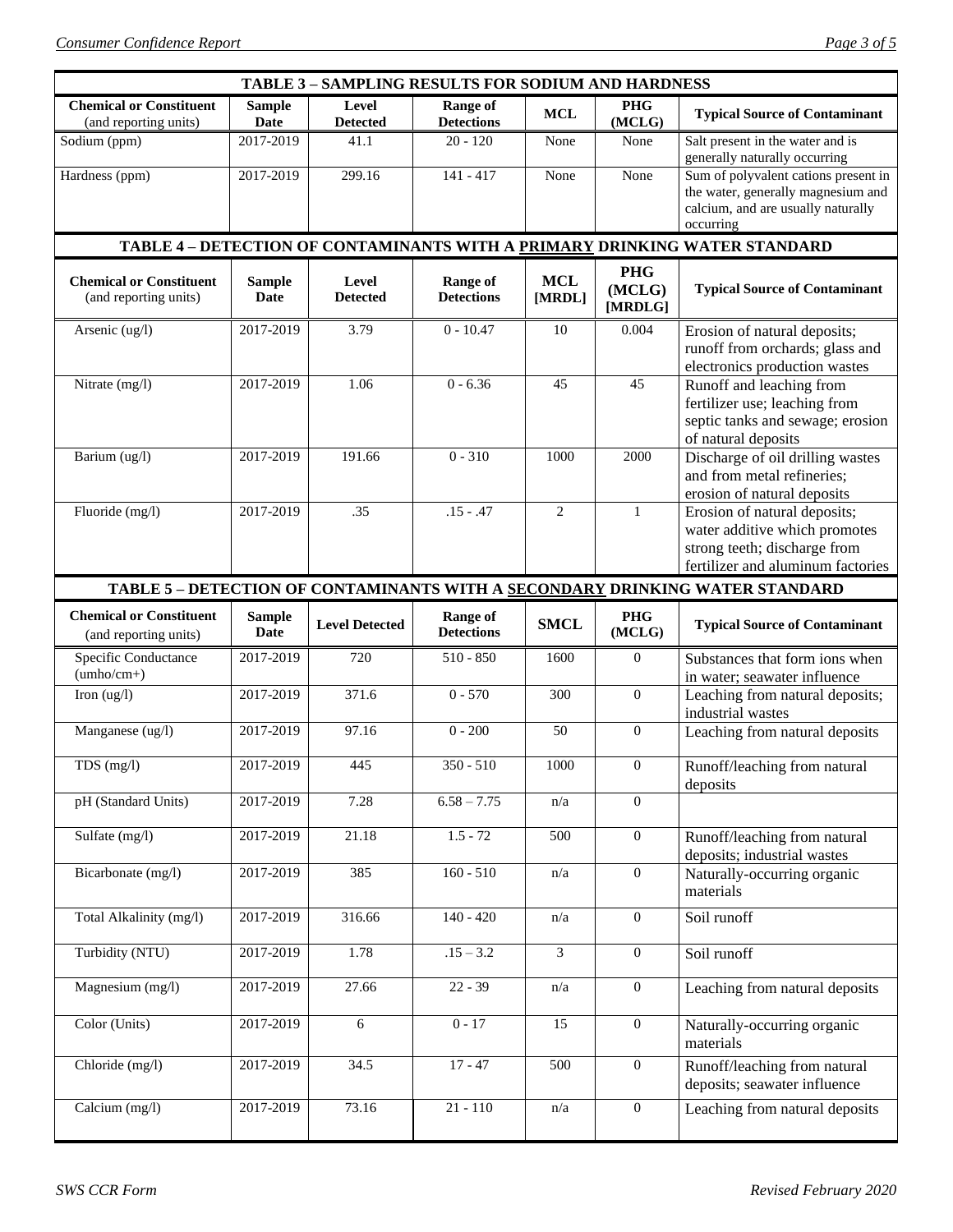| <b>TABLE 6 - DETECTION OF UNREGULATED CONTAMINANTS</b>  |                |                       |                               |                           |                                |  |  |
|---------------------------------------------------------|----------------|-----------------------|-------------------------------|---------------------------|--------------------------------|--|--|
| <b>Chemical or Constituent</b><br>(and reporting units) | Sample<br>Date | <b>Level Detected</b> | Range of<br><b>Detections</b> | <b>Notification Level</b> | <b>Health Effects Language</b> |  |  |
| None                                                    |                |                       |                               |                           |                                |  |  |

## **Additional General Information on Drinking Water**

Drinking water, including bottled water, may reasonably be expected to contain at least small amounts of some contaminants. The presence of contaminants does not necessarily indicate that the water poses a health risk. More information about contaminants and potential health effects can be obtained by calling the U.S. EPA's Safe Drinking Water Hotline (1-800-426-4791).

Some people may be more vulnerable to contaminants in drinking water than the general population. Immuno-compromised persons such as persons with cancer undergoing chemotherapy, persons who have undergone organ transplants, people with HIV/AIDS or other immune system disorders, some elderly, and infants can be particularly at risk from infections. These people should seek advice about drinking water from their health care providers. U.S. EPA/Centers for Disease Control (CDC) guidelines on appropriate means to lessen the risk of infection by *Cryptosporidium* and other microbial contaminants are available from the Safe Drinking Water Hotline (1-800-426-4791).

Lead-Specific Language: If present, elevated levels of lead can cause serious health problems, especially for pregnant women and young children. Lead in drinking water is primarily from materials and components associated with service lines and home plumbing. Lower Lake County Waterworks District No. 1 is responsible for providing high quality drinking water, but cannot control the variety of materials used in plumbing components. When your water has been sitting for several hours, you can minimize the potential for lead exposure by flushing your tap for 30 seconds to 2 minutes before using water for drinking or cooking. If you do so, you may wish to collect the flushed water and reuse it for another beneficial purpose, such as watering plants.] If you are concerned about lead in your water, you may wish to have your water tested. Information on lead in drinking water, testing methods, and steps you can take to minimize exposure is available from the Safe Drinking Water Hotline (1-800-426-4791) or at [http://www.epa.gov/lead.](http://www.epa.gov/lead)

#### *Even Though there are high amounts of iron and Manganese in our raw water. The District treats the water with Green Sand technology, and the levels are way below the MCL or non-detected in the finish water.*

## **Summary Information for Violation of a MCL, MRDL, AL, TT, or Monitoring and Reporting Requirement**

| VIOLATION OF A MCL, MRDL, AL, TT, OR MONITORING AND REPORTING REQUIREMENT |                    |                 |                                                  |                                   |  |  |  |
|---------------------------------------------------------------------------|--------------------|-----------------|--------------------------------------------------|-----------------------------------|--|--|--|
| <b>Violation</b>                                                          | <b>Explanation</b> | <b>Duration</b> | <b>Actions Taken to Correct</b><br>the Violation | <b>Health Effects</b><br>Language |  |  |  |
| <b>None</b>                                                               |                    |                 |                                                  |                                   |  |  |  |